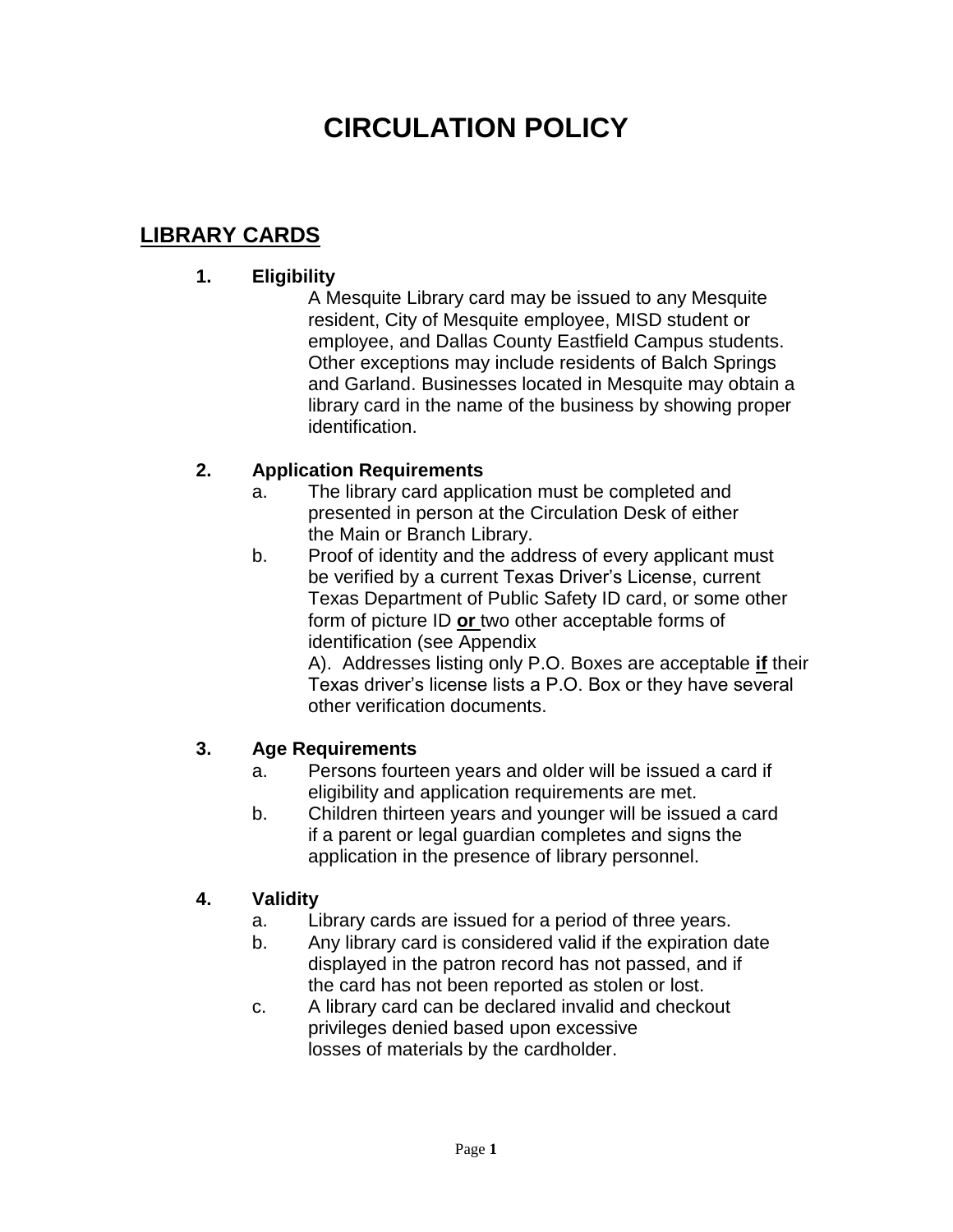## **5. Lost and Stolen Cards**

The library should be notified immediately if a library card has been lost or stolen. The patron will be responsible for any transactions occurring prior to this notification.

### **6. Renewal/Replacement of Library Cards**

- a. Expired library cards are renewed without charge. The cardholder is subject to continued adherence to eligibility, application, and age requirements.
- b. Lost library cards are replaced upon payment of a replacement fee (see Appendix B). The cardholder is subject to continued adherence to eligibility, application, and age requirements.
- c. Damaged library cards are replaced without charge. The cardholder is subject to continued adherence to eligibility, application, and age requirements.

### **7. Change of Address**

Cardholders will notify the library within two weeks of a change of address.

### **8. Miscellaneous**

Library card applications will only be taken until fifteen minutes prior to closing.

### **9. Non-Residents**

Beginning October 1, 2020, the Mesquite Public Library System will charge a \$25 nonrefundable annual fee for nonresidents who apply for a library card. The non-resident library cards will be valid for 1 year and have the same privileges and fees as resident library cards. The annual fee may be amended and changed by the Mesquite City Council, as deemed necessary. Replacement cards are \$1.00 and are only valid until the original expiration date.

## **CIRCULATION OF MATERIALS**

### **1. Eligibility**

a. Only a person presenting a valid Mesquite Public Library borrower's card or an acceptable form of picture ID, whose record is clear will be allowed to borrow materials.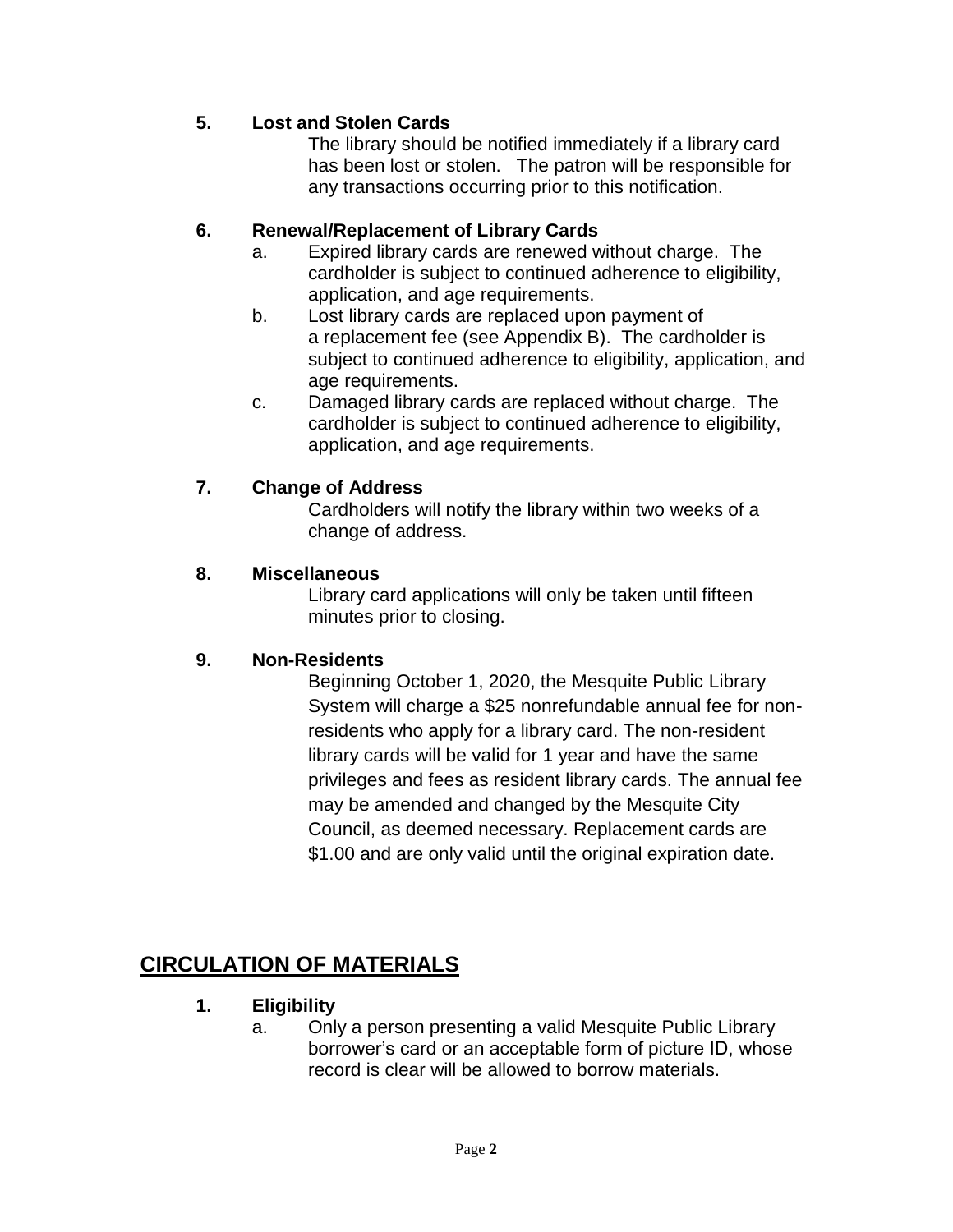b. Exceptions may be allowed with the approval of supervisory or administrative personnel.

## **2. Loan Period**

- a. Library materials are circulated for varying lengths of time (see Appendix C).
- b. A due date receipt will list each item borrowed on that day.
- c. Materials will not knowingly be made due on Sundays or holidays.

### **3. Renewal of Materials**

- a. Materials that are not returned by their due date are automatically renewed for one (1) additional loan period.
- b. Materials may be renewed only once (meaning a total of two checkouts, ex. 6 weeks for most items, 2 weeks for DVDs.)
- c. Materials that are on reserve or have another type of hold placed on them cannot be renewed.

### **4. Return of Materials**

It is the patron's responsibility and his/hers alone to guarantee the return of borrowed materials.

### **5. Checkout Limitations**

- a. The library reserves the right to limit the number of items borrowed on the application visit. Patrons who have received cards on their application visit are limited to two items.
- b. The library reserves the right to limit the number of items borrowed on any library card especially in heavily used subject areas.

### **6. Miscellaneous**

Library card numbers will be researched for patrons who have forgotten their borrower's cards and have proof of identity.

## **LOST AND DAMAGED MATERIALS**

### **1. Responsibility**

Library patrons are responsible for materials borrowed on their cards including:

- a. payment for damages to materials;
- b. payment for lost materials.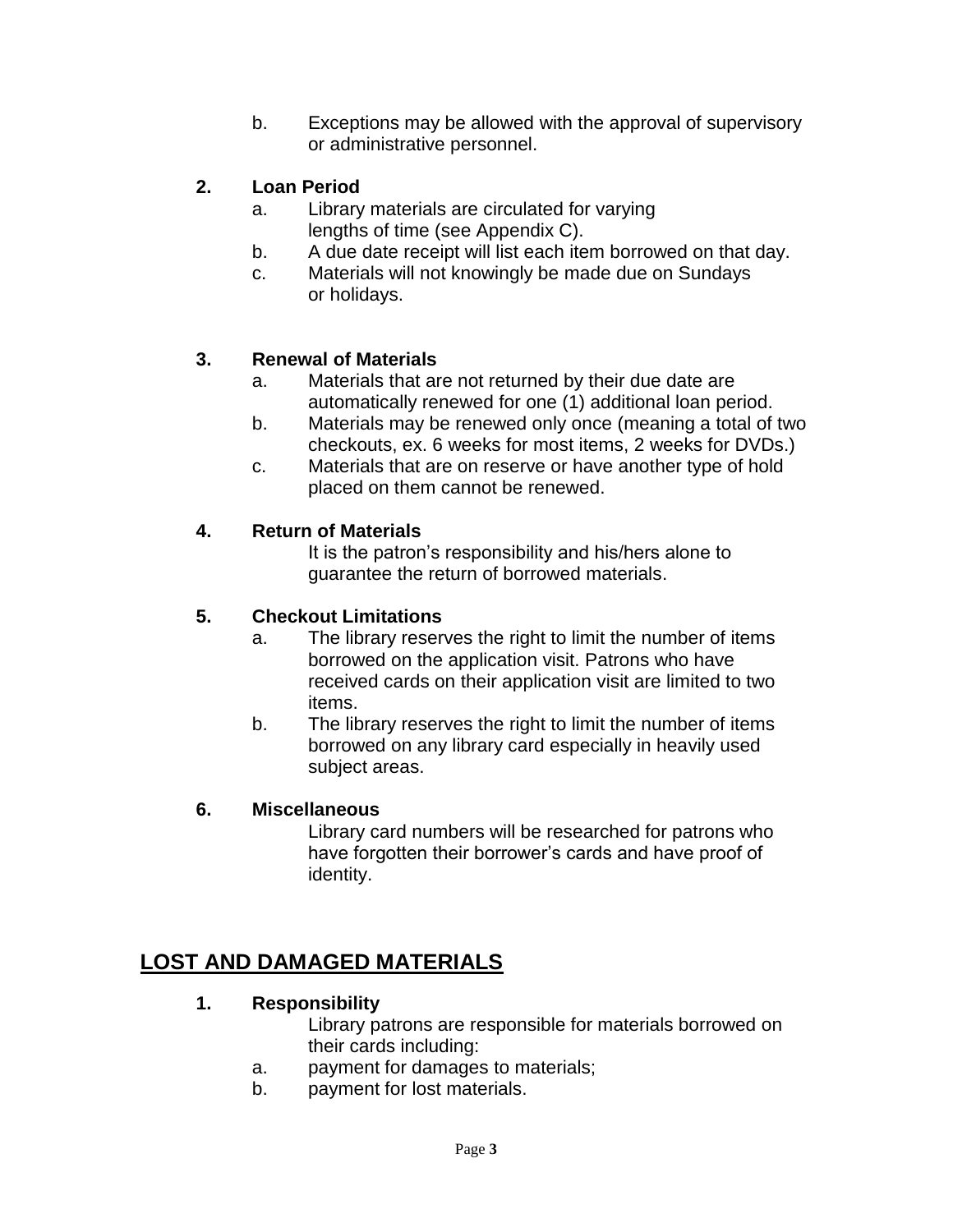## **2. Basis of Cost**

- a. The amount charged for damages to materials will be assessed by library personnel. A receipt will be issued for all damage payments.
- b. The amount charged for lost materials will be the cost of the item plus a materials processing fee (see Appendix B). A receipt is always issued reflecting payment for lost materials.

## **3. Refunds**

The library will refund payment for lost materials if returned in good condition within 90 days of payment. Refund checks will be mailed from the City of Mesquite and should be received by the patron within 4 to 6 weeks.

# **ACCESS TO CIRCULATION RECORDS**

## **1. Confidential Information**

- a. Since a person's reading habits have been determined by law to be private, the materials checked out by a person or the type of materials read by a person may not be revealed or discussed (see Appendix E).
- b. A person's address, telephone number, driver's license number, date of birth, and place of business contained in the patron files are to be considered confidential.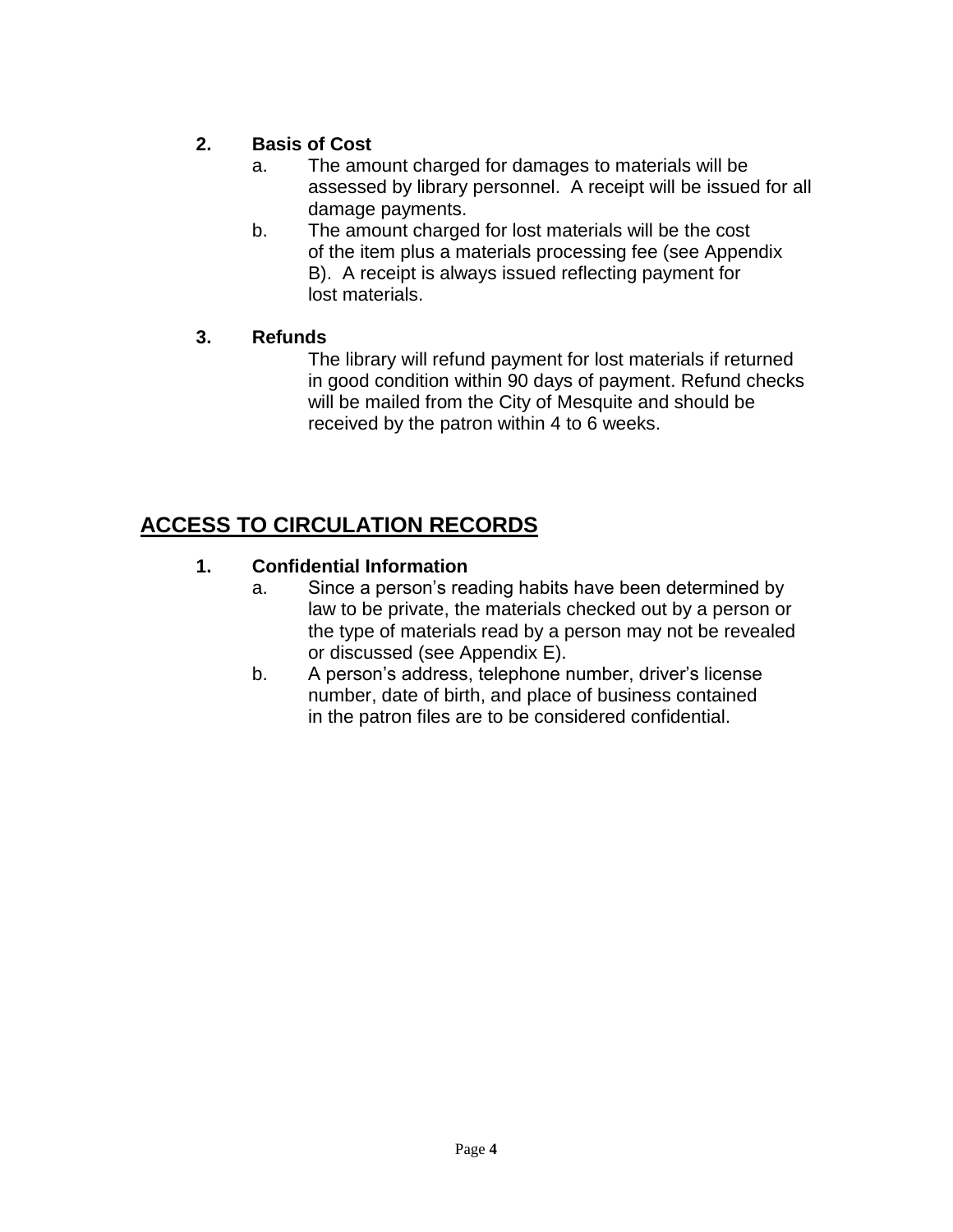## **APPENDIX A**

### **Acceptable Documents for Verification of Address**

- 1. A current Texas driver's license, state DPS issued ID, or other picture ID.
- 2. A current utility bill (telephone, water, electricity, natural gas, cable).
- 3. A current property tax receipt.
- 4. An identification card issued by, recreation department, or school.
- 5. A current report card issued from a school.
- 6. Any other document of an official nature that supplies proof of identity and residence to the satisfaction of library supervisory personnel.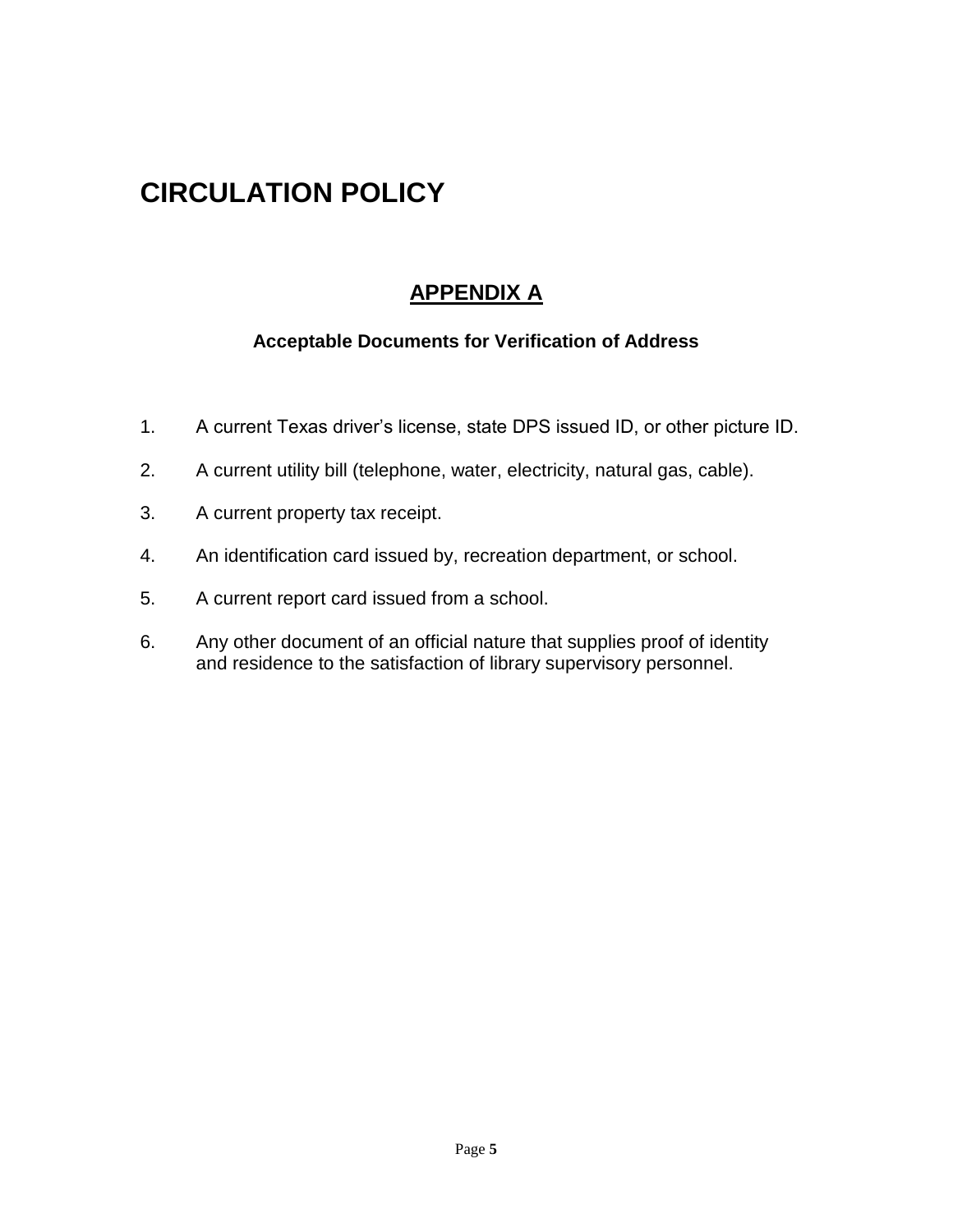## **APPENDIX B**

## **Schedule of Fees**

| <b>Item</b>                           | <b>Fees</b>                          |  |  |
|---------------------------------------|--------------------------------------|--|--|
| Non-Resident Library Card             | \$25.00                              |  |  |
| <b>Replacement Fees</b>               |                                      |  |  |
| Lost Library Card Replacement         | \$1.00                               |  |  |
| <b>Plastic Book Cover Replacement</b> | \$2.00                               |  |  |
| <b>Barcode Replacement</b>            | \$1.00                               |  |  |
| <b>DVD Case Replacement</b>           | \$3.00                               |  |  |
| Playaway Case Replacement             | \$5.00                               |  |  |
| <b>Compact Disc Jewel Box</b>         | \$2.00                               |  |  |
| Multi-Disc CD Case Replacement        | \$5.00 for 5-CD Case                 |  |  |
|                                       | \$7.00 for 10-CD Case                |  |  |
|                                       | \$10.00 for 20-CD Case               |  |  |
|                                       | \$15.00 for 30-CD Case               |  |  |
| <b>Material Processing Fee</b>        | \$5.00 per item                      |  |  |
| <b>Interlibrary Loan Materials</b>    | \$2.50 per item (for return postage) |  |  |
| Microfiche/Microfilm Reader Printers  | $$0.25$ /page                        |  |  |
| Photocopies – Black and White         | $$0.15$ /page                        |  |  |
| Photocopies - Color                   | $$0.50$ /page                        |  |  |
| Computer Printouts – Black and White  | $$0.15$ /page                        |  |  |
| Computer Printouts – Color            | \$0.50/page                          |  |  |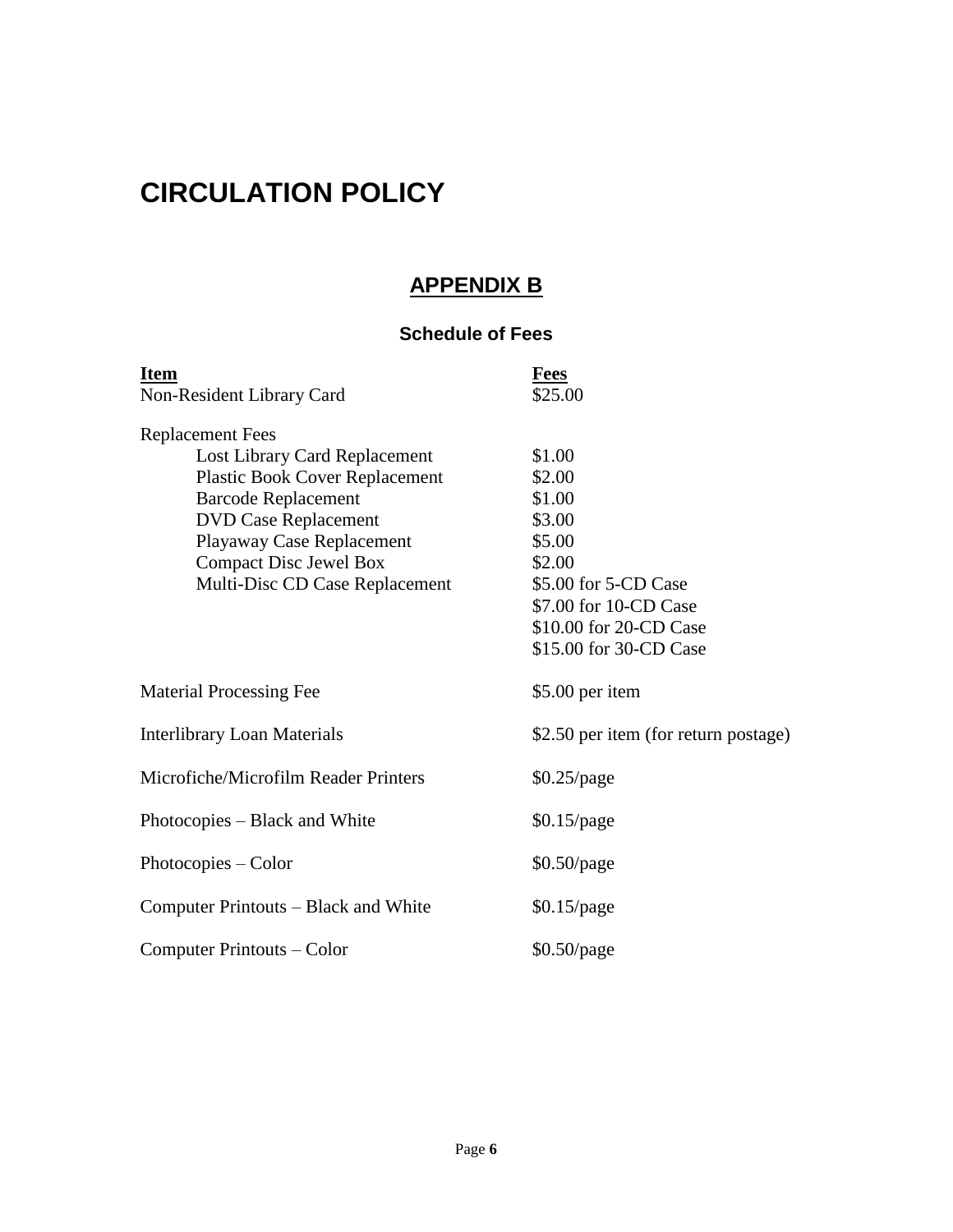# **APPENDIX C**

## **Schedule and Limitations**

| <b>Items</b>     | Age<br><b>Requirements</b> | Loan<br><b>Period</b><br>(Days) | Limit<br><b>Per</b><br>Card | <b>Available Upon</b><br><b>Application</b> |
|------------------|----------------------------|---------------------------------|-----------------------------|---------------------------------------------|
| <b>Books</b>     | None                       | 21                              | 20                          | Yes                                         |
| <b>Book Kits</b> | 18                         | 21                              | 3                           | Yes                                         |
| Compact discs    | 14                         | 21                              | 5                           | Yes                                         |
| Playaways        | 14                         | 21                              | 5                           | Yes                                         |
| <b>DVDs</b>      | 18                         | $\overline{7}$                  | 5                           | Yes                                         |
|                  |                            |                                 |                             |                                             |
|                  |                            |                                 |                             |                                             |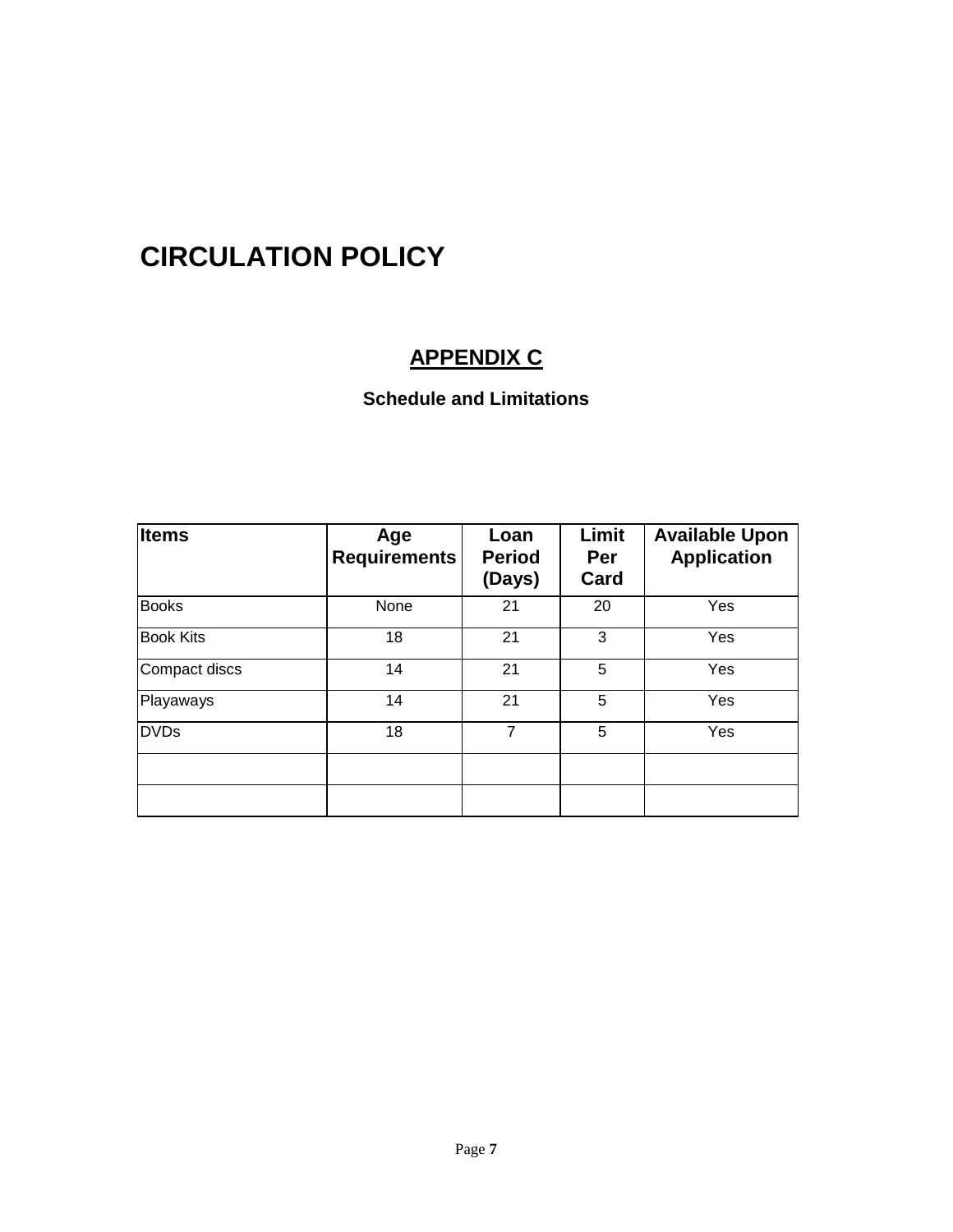## **APPENDIX D**

#### **Guidelines for Issuance of Library Cards to all Businesses and Educational Institutions in Mesquite**

- 1. Only one card will be issued per business.
- 2. A business letterhead document will need to be presented with the signature of the person authorizing the card, such as the business owner or director.
- 3. Applicant must present a picture ID.
- 4. The card will be issued in the name of the business/institution and signed by the owner or, in the case of branches of larger companies, by the local manager.
- 5. The person whose signature is on the card will be bound by the rules for all library patrons – including replacement costs for loss of damaged items.
- 6. The responsible party must complete and sign a standard library card application which includes the following information:
	- a. Name of Business/Name of Responsible Party
	- b. Business Address
	- c. Business Telephone Number
	- d. Responsible Party's Driver's License Number
	- e. Responsible Party's Signature
- 7. Materials may be checked out 2 items on an application visit if all the above procedures have been completed.